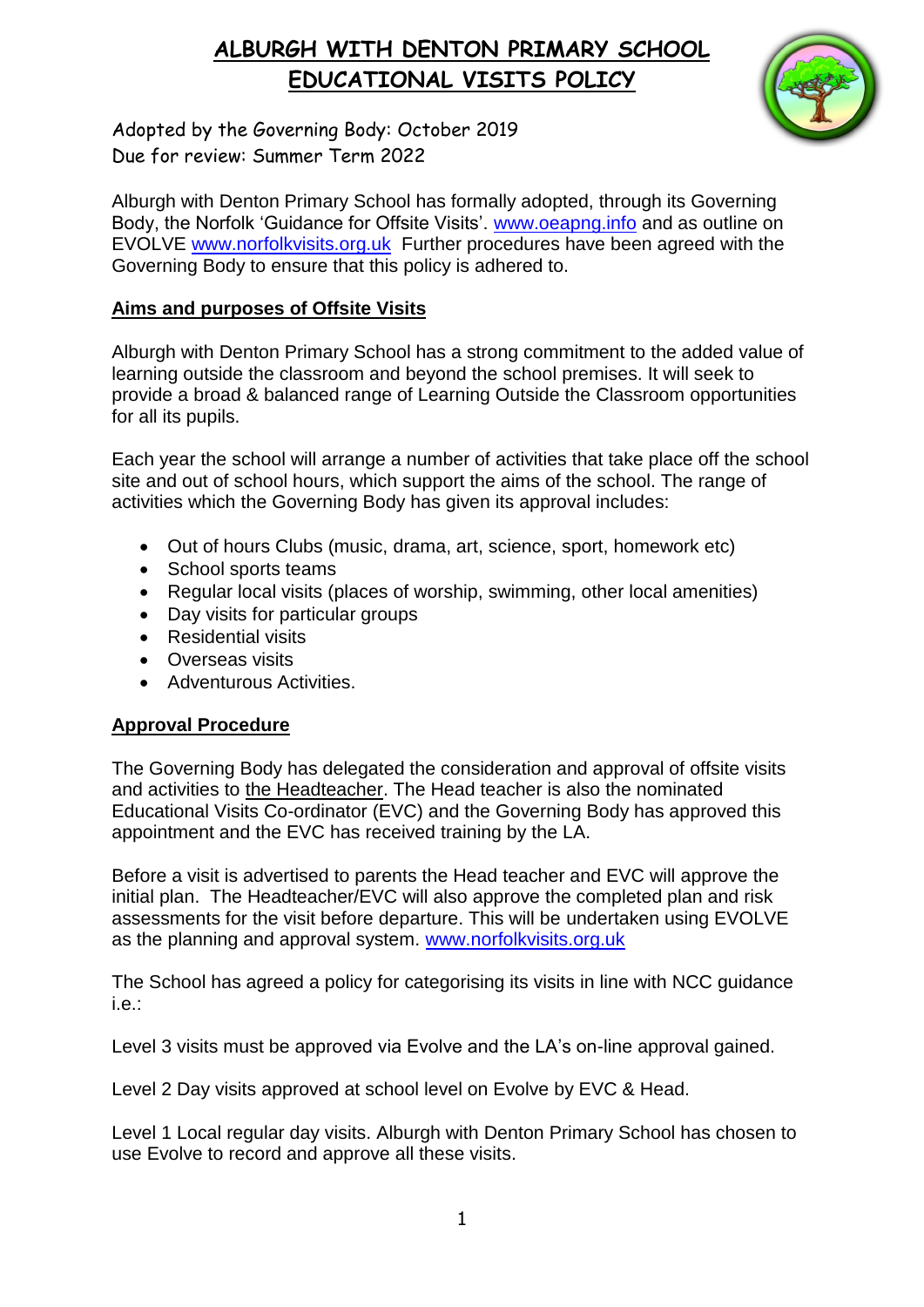

Adopted by the Governing Body: October 2019 Due for review: Summer Term 2022

### **Definition of Levels:**

**Level 3** = Overseas, Residential or Adventurous visits

**Level 2** = Day visits

Level 1 = Local & regular visits that we have generic risk assessments and standard operating procedures for.

### **Staffing**

The school recognises the key role of accompanying staff in ensuring the highest standards of learning, challenge and safety on a school visit.

Staff are encouraged and supported to develop their abilities in organising and managing visits. There will be a system within the school to allow less experienced members of staff to work alongside more experienced colleagues on visits. The selection of staff for offsite visits will be a key priority in the initial approval of any proposed visit. Staff will be suitably qualified and experienced for proposed activities.

The school values and recognises the contribution of volunteer adults and parent helpers assisting with offsite activities and visits. Any volunteer will be approved by both the Head and Visit Leader and is entered on the voluntary helpers list kept by the School. They will be carefully briefed on the scope of their responsibility. Where it is appropriate the school will ensure that DBS screening is available for volunteers.

The appointed Visit Leader will be fully supported in the tasks required to arrange the visit. This will include, as necessary, making time or finances available to conduct an exploratory visit, briefing teachers and/or other staff, accessing training courses, reviewing and evaluating the visit or identifying time when the leader and EVC might work in partnership to undertake planning and risk assessments.

Visit staff will not be under the influence of alcohol or other drugs such that their ability to recognise hazards or respond to emergencies is in any way restricted.

### **Risk Assessment**

The Visit Leader will seek to identify any significant risks from any activity that is under their control and take appropriate steps to ensure all participants are safe. Good practice precautions and safety measures will be taken and this will be recorded in a risk assessment.

### **External Activity Providers**

Where external contractors are involved in organising all or part of the visit, the contract will be made with the school on behalf of the pupils. All payments for the visit will be made through the school accounts.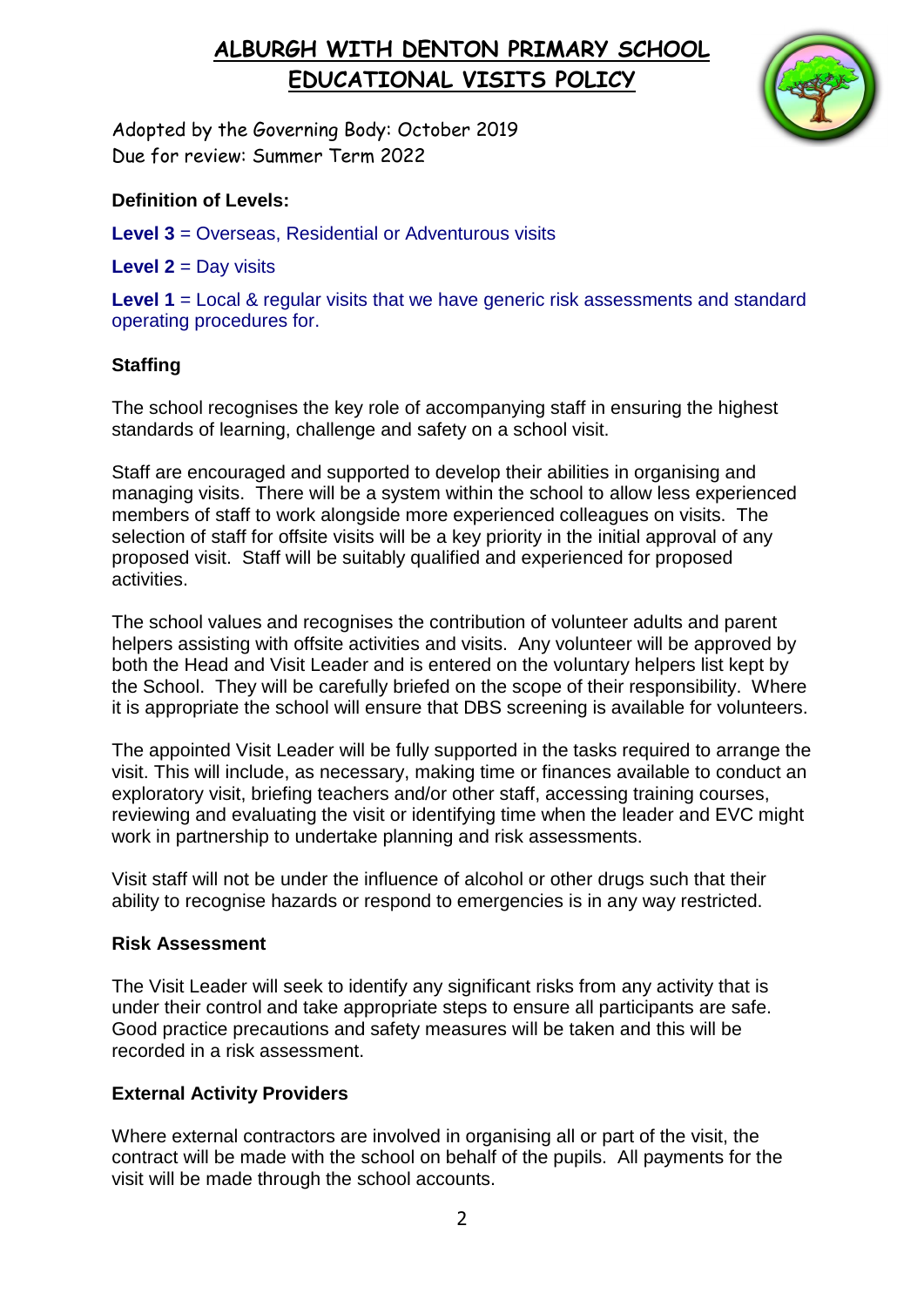

Adopted by the Governing Body: October 2019 Due for review: Summer Term 2022

The Visit Leader will make appropriate checks before committing the school to the contract. This will include seeking assurances about health and safety, and any accreditation and licensing. Wherever possible the school will seek to use holders of the Learning Outside the Classroom Quality Badge for which no Providers Contracts or other assurance checks are required.

### **Parental Consents**

Written consent from parents will not be required for pupils to take part in the majority of off-site activities organised by the school as most of these activities take place during school hours and are a normal part of a child's education at school. However, parents will be told where their child will be at all times and of any extra information or measures required.

Written consent will be requested for activities that need a higher level of risk management or those that take place outside school hours. The school has a standard form, which will be used for this purpose.

As part of the parent consent they will be fully informed of the activities and arrangements for the visit. For all residential visits parents will be invited to a briefing meeting where they can ask for clarification of any aspect of the itinerary and organisation of the visit.

The school has policies for Charging and Remissions use of Pupil Premium, Behaviour and Inclusion, which applies to all visits.

### **The expectations of Pupils and Parents**

The school has a clear code of conduct for school visits based on the school 'Behaviour Policy'. This code of conduct will be part of the condition of booking by the parents. Pupils, whose behaviour is such that the Visit Leader is concerned for their safety, or for that of others, can be withdrawn from the activity. The Visit Leader will consider whether such pupils should be sent home early and parents will be expected to cover any costs of the journey home early.

### **Emergency Procedures**

The school will appoint a member of the Senior Management Team as the emergency contact for each visit. All major incidents should immediately be relayed to this person, especially those involving injury or that might attract media attention.

The Visit Leader will leave full details of all pupils and accompanying adults on the visit with the emergency contact, including the home contact details of parents and next-of-kin, as appropriate.